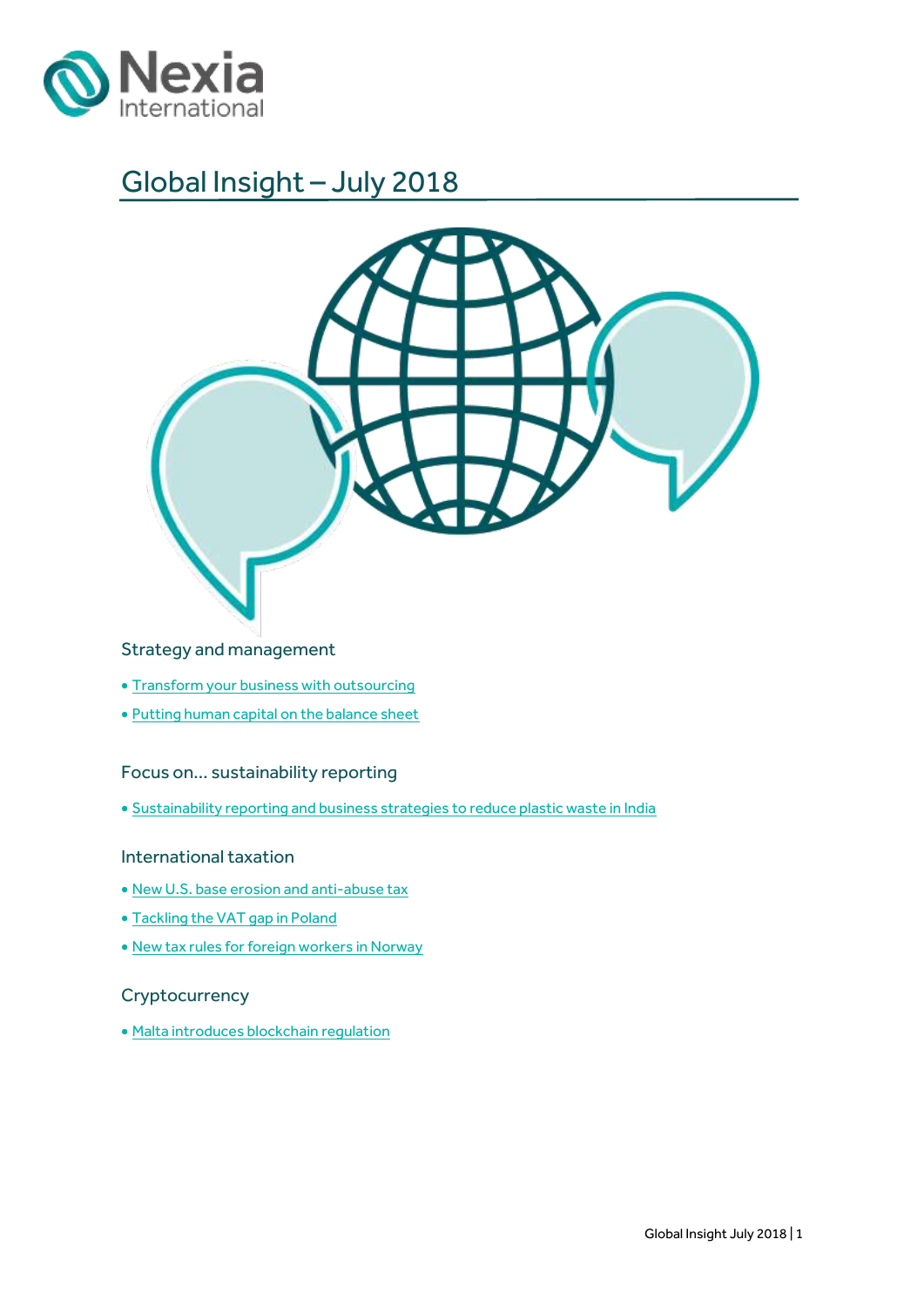

## <span id="page-1-0"></span>Transform your business with outsourcing



**Outsourcing core business processes can allow you to focus on what really matters within your business, helping to increase workflow by allowing you and your team to complete key priorities.**

Maybe you are unsure about outsourcing. You think you will lose control or flexibility with outsourcing services, you are unsure of how it will come to fruition or you are afraid that your employees will resist. But you also realize you can't do everything on your own. After all, it is impossible for you to be an expert in business, accounting, HR and IT all at the same time.

So if you can't afford an entire IT department or a chief financial officer, what's the best solution? Outsourcing could be the key to help you transform your business.

### **How outsourcing can help**

There are many reasons why a company may choose to outsource certain business functions. The most common include:

- Reduction in capital requirements.
- Access to world-class capabilities.
- Improved quality and company focus.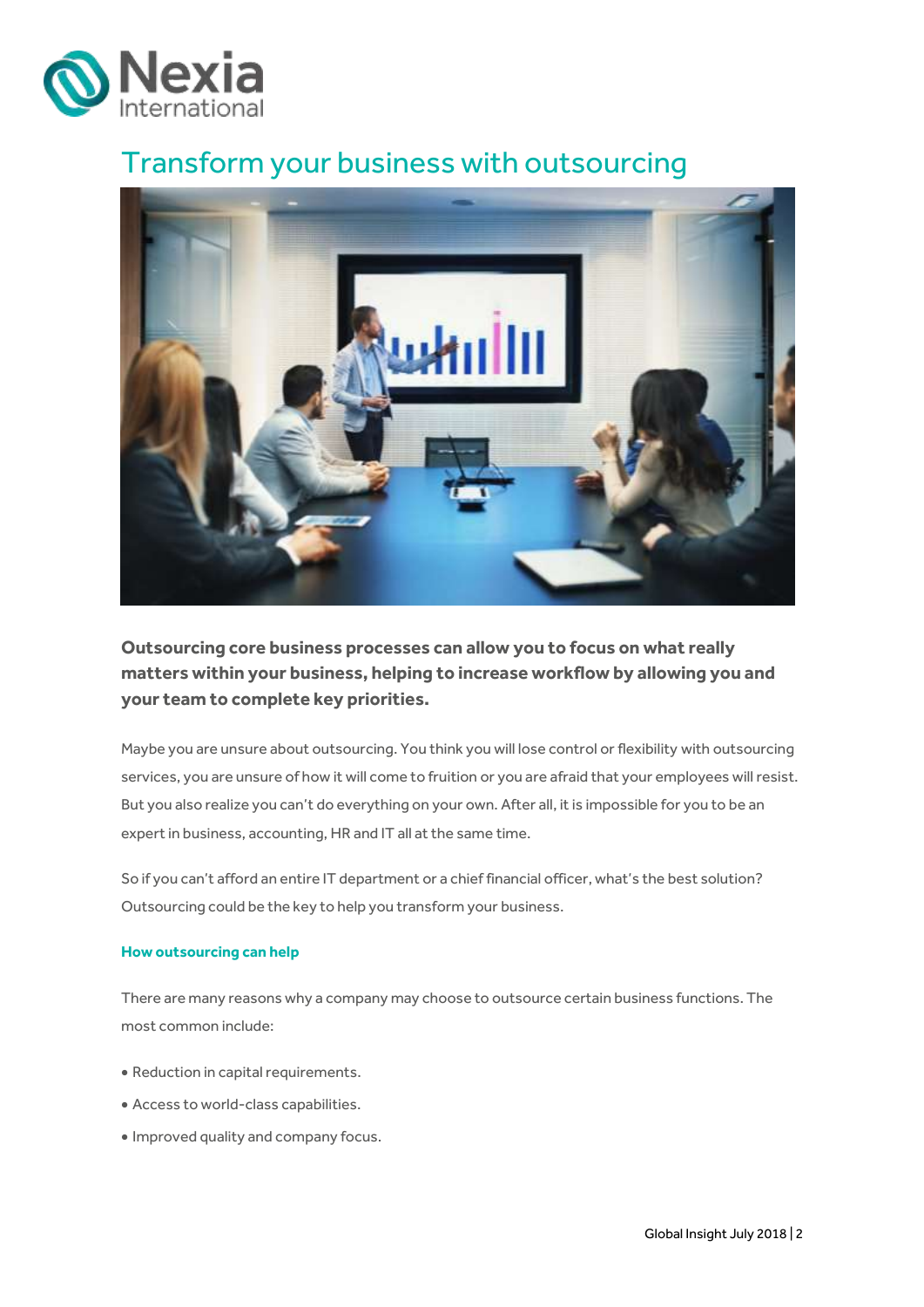

### Revenue and margin growth.

And while there are additional reasons why businesses outsource components of their operations, every business must determine what makes the most sense for their organization. Whether you are seeking short or long-term solutions, to create efficiencies with on-premise or cloud-based software or support on a specific project, outsourcing services can be tailored to meet your business needs.

Many businesses are challenged to find innovative methods to grow. According to a recent study, 70% of enterprise infrastructures will be outsourced by 2018<sup>1</sup>. Technology has made outsourcing a more accessible resource for many businesses by offering competitive advantages and supporting growth.

#### **Cloud-based solutions**

Cloud outsourcing services are an effective way to integrate the cloud into your organization. As technology continues to rapidly evolve, cloud-based solutions and capabilities are expected to continue to increase efficiency for businesses.

Outsourcing has also become increasingly important to HR professionals as they seek efficiency. Many are utilizing human capital management systems to manage their organization's talent and payroll.

#### **Focus on what is important**

Outsourcing should be seen as a resource that increases efficiency in your business and gives you more time for strategic focus.

#### **For more information, contact:**

James Carpp Rehmann, U.S. **T:** +1 989 799 9580 **E**[: james.carpp@rehmann.com](mailto:james.carpp@rehmann.com)

Sharon Berman **T:** +1 248 579 1100 **E**[: sharon.berman@rehmann.com](mailto:sharon.berman@rehmann.com) **W:** [www.rehmann.com](http://www.rehmann.com/)

**.** 

<sup>1</sup> "70% of Enterprise Infrastructure Offsite By 2018: Study." https://www.informationweek.com/cloud/infrastructure-as-a-service/70--of-enterprise-infrastructureoffsite-by-2018-study/d/d-id/899744. InformationWeek, 15 November 2013.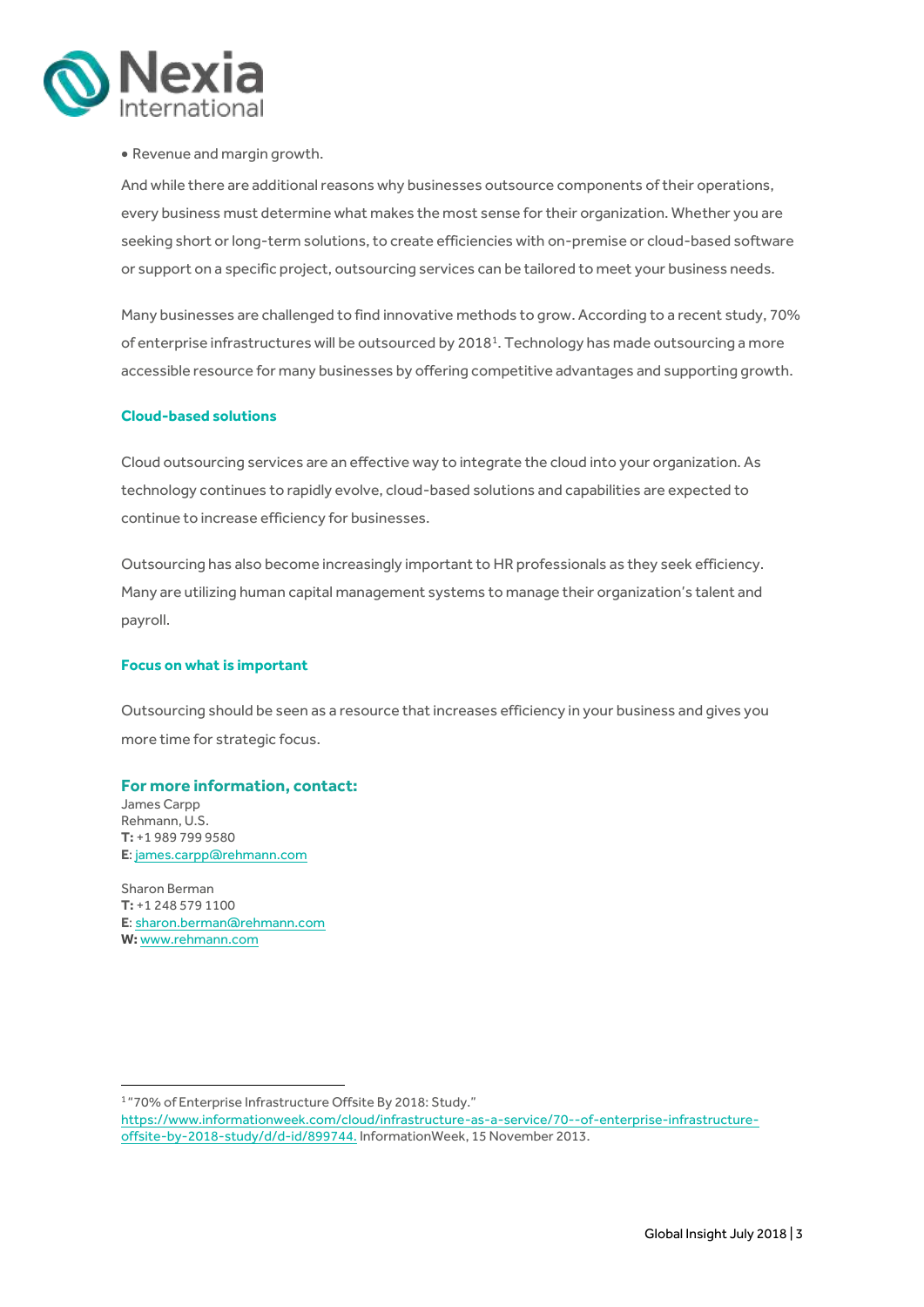

## <span id="page-3-0"></span>Putting human capital on the balance sheet



**Accounting standards are unreceptive to the concept of human capital. Yet if people are recognised as a vital resource of a company, arguably they should be measured and put on the balance sheet.**

Recent changes in accounting practice, such as integrated reporting, may ultimately lead companies and their advisers to recognise that human capital belongs on the balance sheet.

For example, when sports stars like Romelu Lukaku sign new contracts with their teams, the value of such contracts is now being capitalised in a bid to recognise the value of the team's human capital.

Business leaders often say that people are a business' greatest assets. But is this reflected in a company's accounts, with salaries, wages and training costs all expensed? The concept of measuring the value of an individual worker and recognising such a value on a balance sheet may seem inconceivable. But information on a company's most important assets is clearly of value to shareholders and investors.

Some in the accounting industry believe that human capital should be on the balance sheet and that the current accounting standards have got it wrong. Company law in many countries, which should supersede accounting standards, requires the "fair presentation" of the value of a business. But if its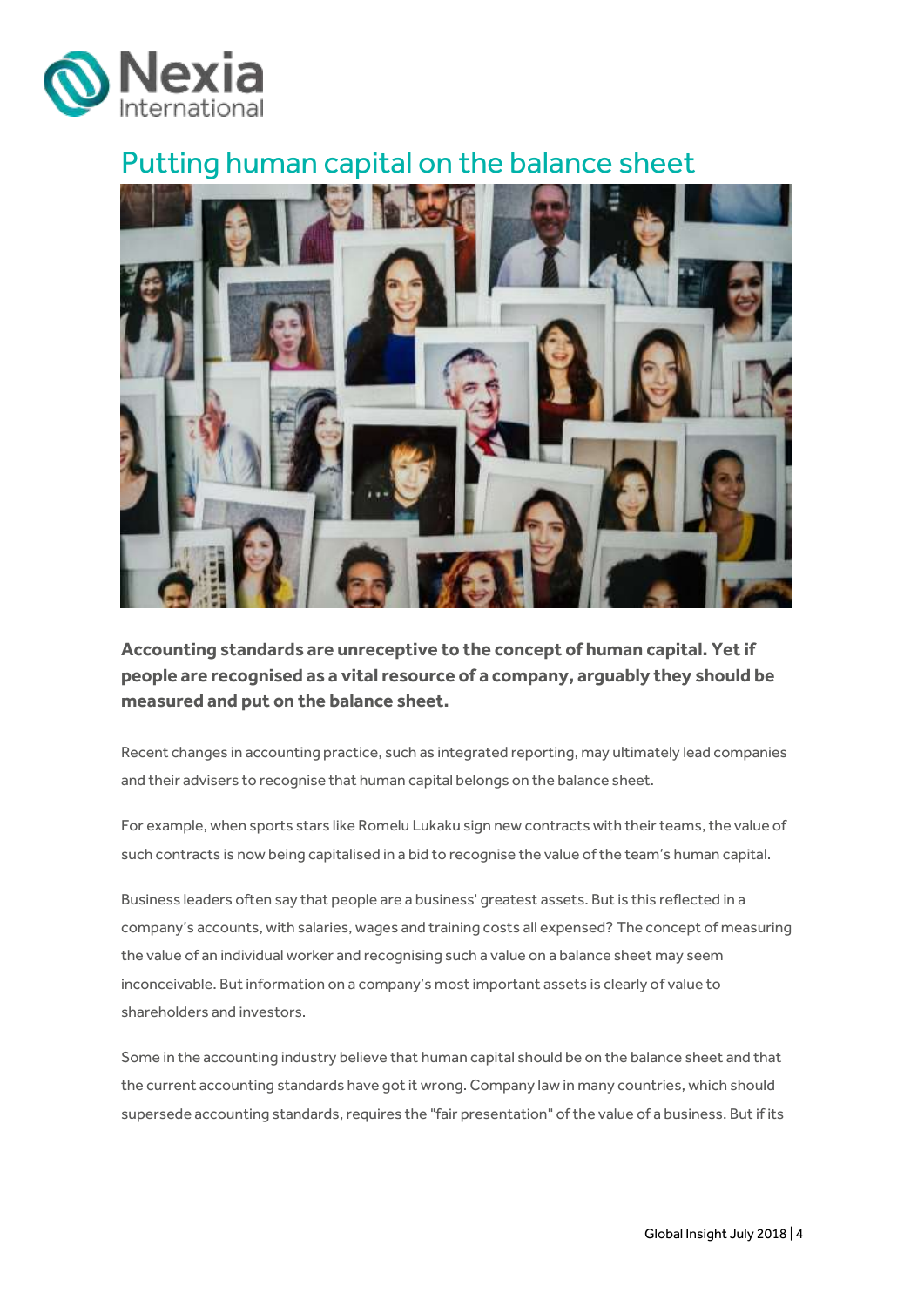

greatest assets are not counted, because the accounting standards do not allow for them, are they truly a fair presentation?

#### **Defining an asset**

A key characteristic of an asset is that a company must have control over its future economic benefits, so it is able to enjoy these benefits and deny or regulate access to those benefits to others. The capacity of a business to control future economic benefits normally stems from legal rights, possession or ownership.

However, it is the substance of the event that matters most. For example, a company might not legally own an item, but if it has what amounts to realistic, probable and enforceable expectations that it will enjoy the benefits stemming from the item, then the item in question can be seen as an asset.

#### **The control factor**

These facets of the definition of an asset would appear, at first glance, to defeat any attempt to recognise human capital as an asset. A business does not own its workers or their entire future output. They cannot be stopped from resigning and working elsewhere. Control, therefore, over staff 'assets', does not appear to exist. Yet, similarly, a company cannot claim with absolute certainty that it will always control and own the output of any piece of machinery it purchases, as there is always a possibility that it can be resold.

Therefore, the recognition of an asset on a balance sheet cannot mean that the company is declaring that it will own that asset forever. Nor can it mean that the company is claiming it has the right to any revenue generated by that asset after its sale, even though it may have improved the asset and capitalised expenditures into a monetary figure on the balance sheet. The main difference here is volition: a worker almost always has the right to cease employment, while a machine cannot make decisions on such matters.

#### **The economic benefit concept**

The conceptual justification for capitalising human capital is not based on the ownership of workers. Instead, the focus is on a company's legal right to the current and future revenue streams and economic benefits generated by the products made or services performed by workers while in a contractual relationship with the firm. Examples of future economic benefits generated for a company by human capital might include enhanced reputation and market penetration, which could both contribute to an increase in share price or sale value.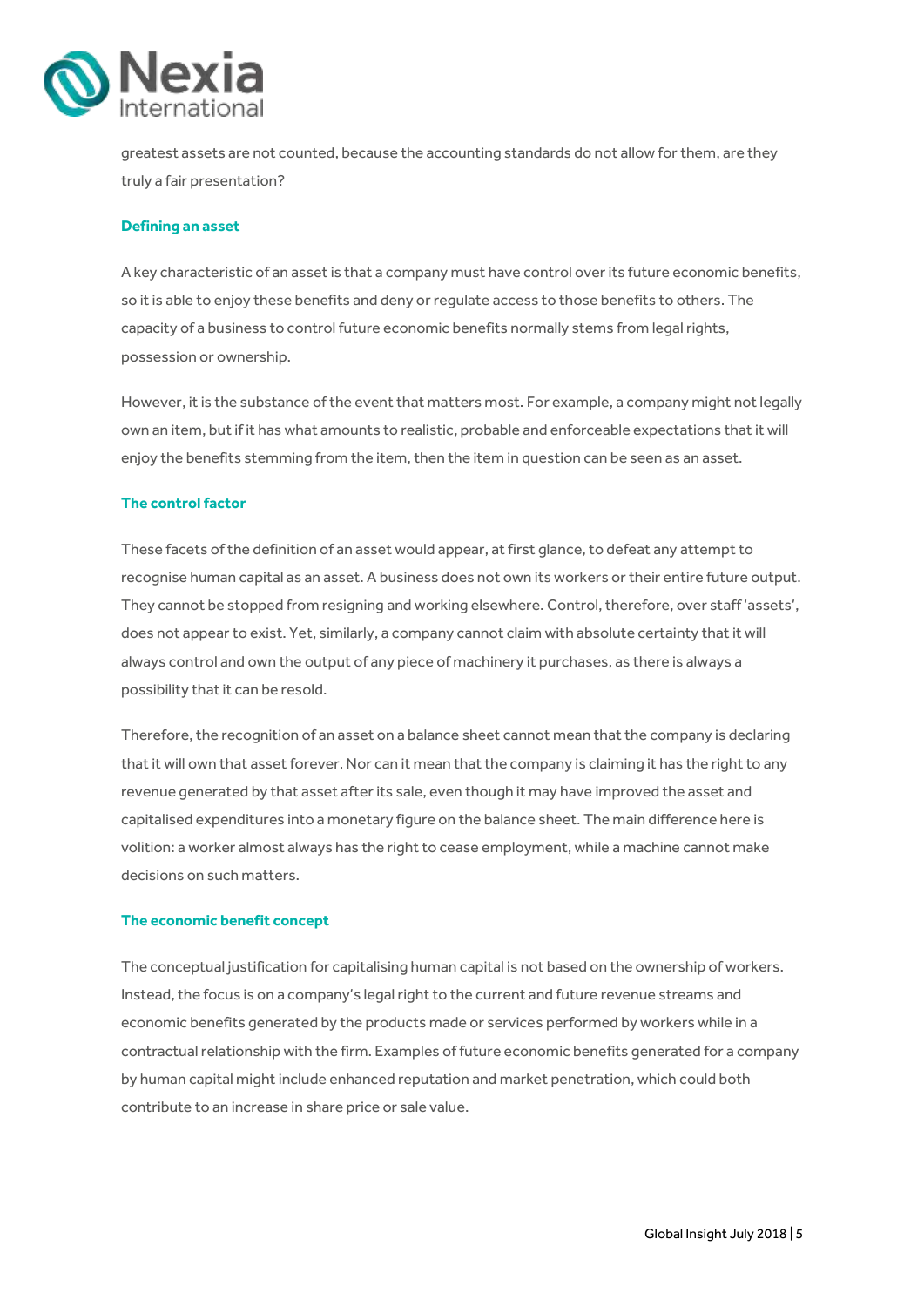

Arguably, accounting recognition of human capital would be no different to recognising manufacturing costs as a cost of inventory, which is included on the balance sheet until that product is sold, which may be several years later.

By focusing on control over the benefit flowing from expenditure, rather than on the workers on whom the expenditure was conferred, human capital may meet the control factor.

**For more information, contact:** Dr. Steven Firer Nexia SAB&T, South Africa **T:** +27 (0) 12 682 8800

**E:** [steven.f@nexia-sabt.co.za](mailto:steven.f@nexia-sabt.co.za) **W**[: www.nexia-sabt.co.za](http://www.nexia-sabt.co.za/)

Global Insight July 2018 | 6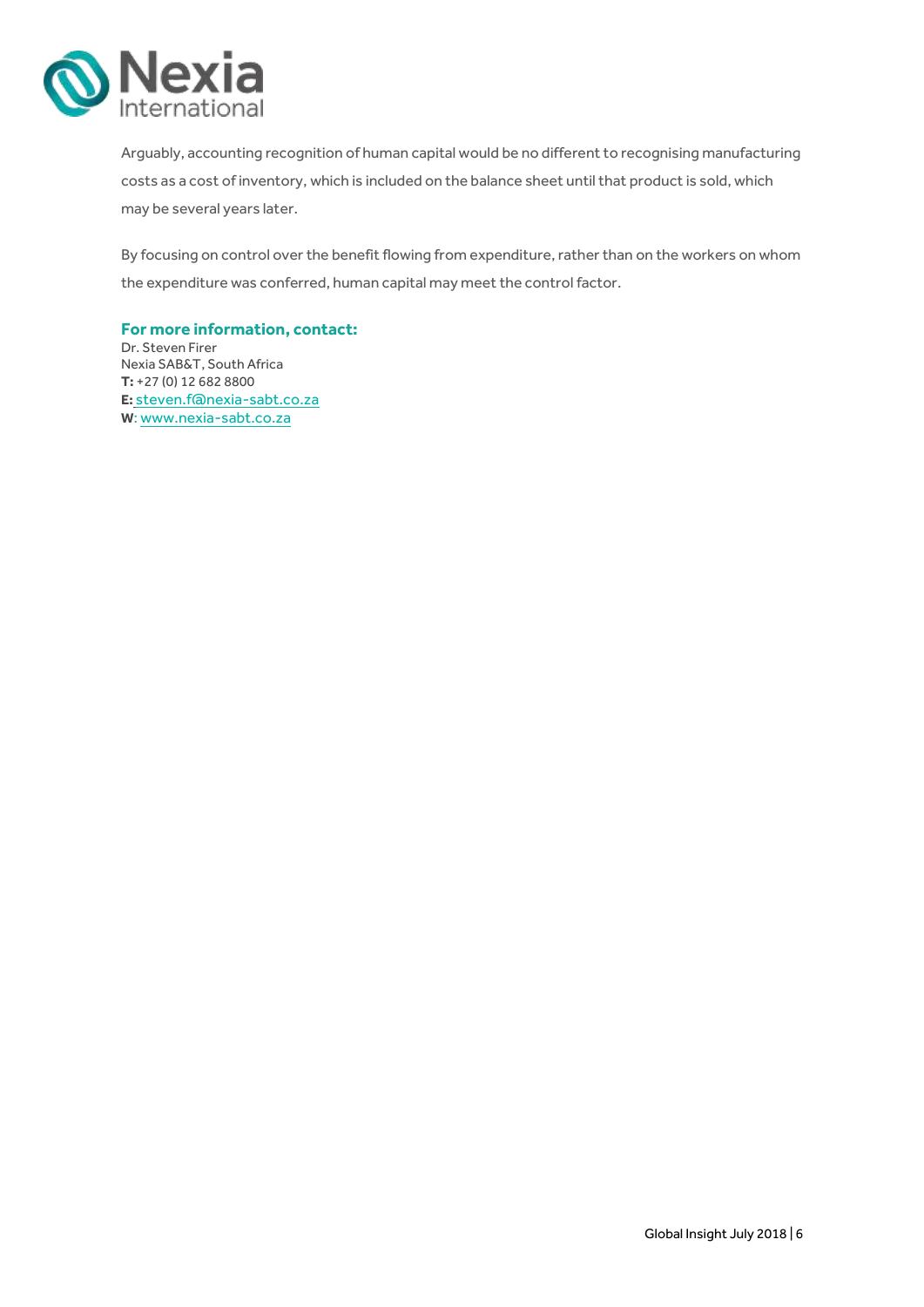

# <span id="page-6-0"></span>Sustainability reporting and business strategies to reduce plastic waste in India



**Many Indian businesses are introducing innovative waste management policies and starting to account for their impact on communities and the environment through sustainability reporting.**

#### **Plastic waste management**

Giving back to society by offsetting or negating environmental, economic and social impact is an increasing priority for many businesses around the world.

In India, 70% of the plastic produced is discarded as waste, which has major repercussions for people, wildlife and the environment. Plastic produced today will take at least ten generations to biodegrade, so management of this hazardous waste is fast becoming a top priority.

India is home to some of the most innovative techniques for recycling plastics. An increasing number of Indian businesses are monetising waste and integrating environmental and social issues into their business strategies.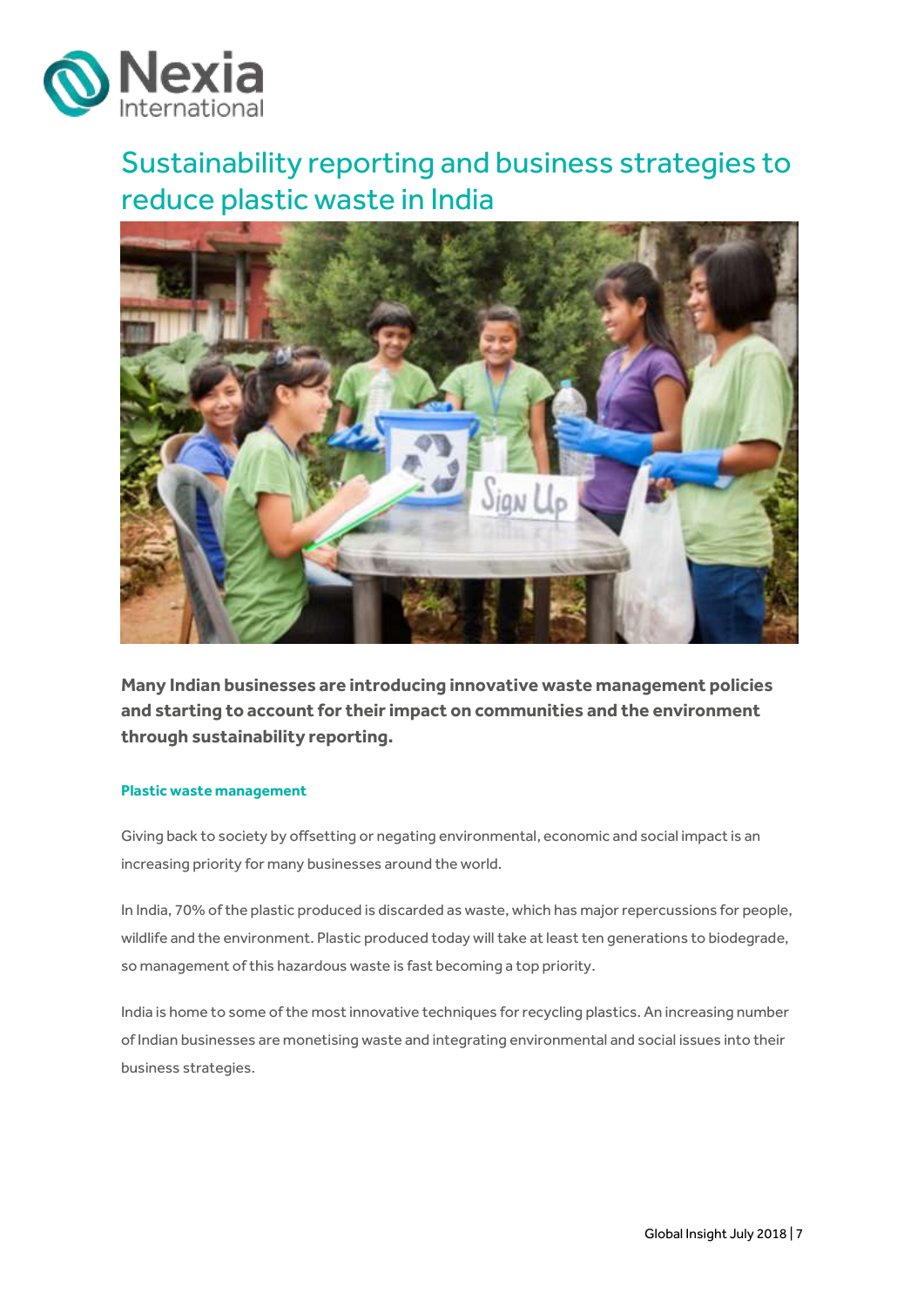

According to a recent study<sup>2</sup>, India recycles 90% of its polyethylene terephthalate (PET) waste - a plastic used for manufacturing drinking water bottles and food containers. The Indian cricket team's apparel, for example, is made from recycled PET bottles.

Banyan Nation, a five-year-old plastics recycling start-up based in Hyderabad, is working with Tata Motors to recycle car bumpers and with the French cosmetics company L'Oréal to recycle shampoo bottles. The company won the Dell People's Choice Award for Circular Economy Entrepreneur at the World Economic Forum in 2018.

On 5 June 2018 India hosted World Environment Day under the theme of 'Beat Plastic Pollution', where communities from around the world gathered for the single largest annual celebration of the environment. India announced that single-use plastic would be eliminated in the country by 2022, setting new standards to purge plastic wastage and rescue the environment.

#### **Sustainability reporting**

In 2014 India was one of the first countries to enforce the legal requirement that large and mid-sized companies devote 2% of their profits to social development projects.

With climate change, community health, education and development high on the agenda for many Indian businesses, sustainability reporting is gaining momentum as a way to showcase their sustainability plans and performance. Tata Motors is just one of the pioneers in this field and the majority of companies follow the Global Reporting Initiative guidelines.

### **For more information, contact:**

Shloka Shah Chaturvedi & Shah, India **E:** [shloka.s@cas.ind.in](mailto:shloka.s@cas.ind.in)

Varun Chaturvedi **E:** [varun.c@phd.ind.in](mailto:varun.c@phd.ind.in) **T:** +91 22 4510 9700 **W:** [www.cas.ind.in](http://www.cas.ind.in/)

1

<sup>&</sup>lt;sup>2</sup> [http://www.paceindia.org.in/media.html,](http://www.paceindia.org.in/media.html) Pet Packaging Association for Clean Environment.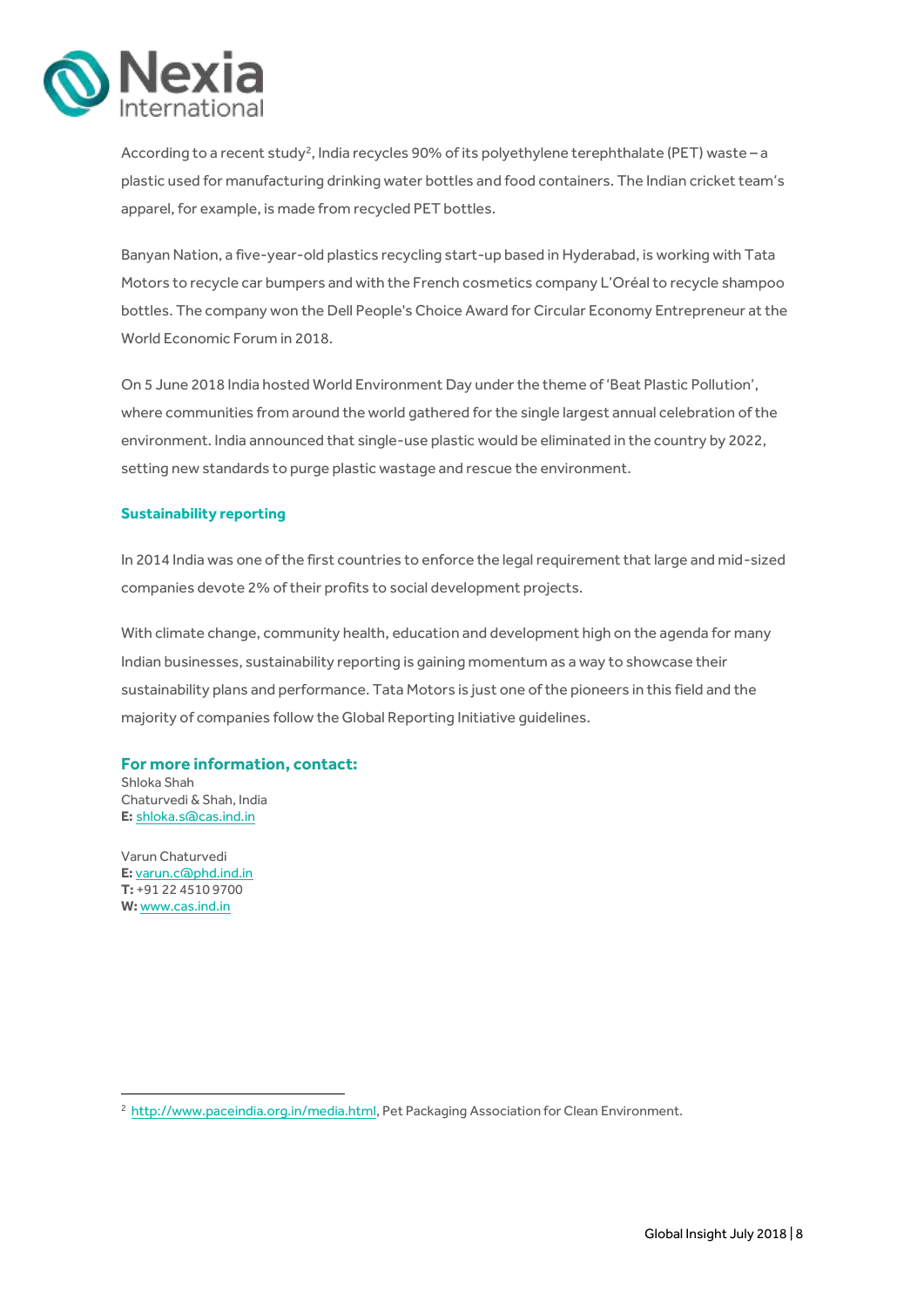

# <span id="page-8-0"></span>New U.S. base erosion and anti-abuse tax



**If your corporation pays U.S. taxes and has at least US\$500m in gross receipts, you will need to get up to speed on the new base erosion and anti-abuse tax (BEAT).**

BEAT was introduced in the Tax Cuts and Jobs Act. It essentially functions as an alternative minimum tax (AMT), which was eliminated by the reform law.

BEAT applies to both U.S. and non-U.S. corporations with:

- Average annual gross receipts of at least US\$500m over the previous three years.
- A base erosion percentage of at least 3% (2% for financial group members).

In cases of controlled groups, the gross receipts of all members are aggregated to determine whether the US\$500m threshold is met. For non-U.S. corporations, only the gross receipts effectively connected with the conduct of a U.S.trade or business are measured.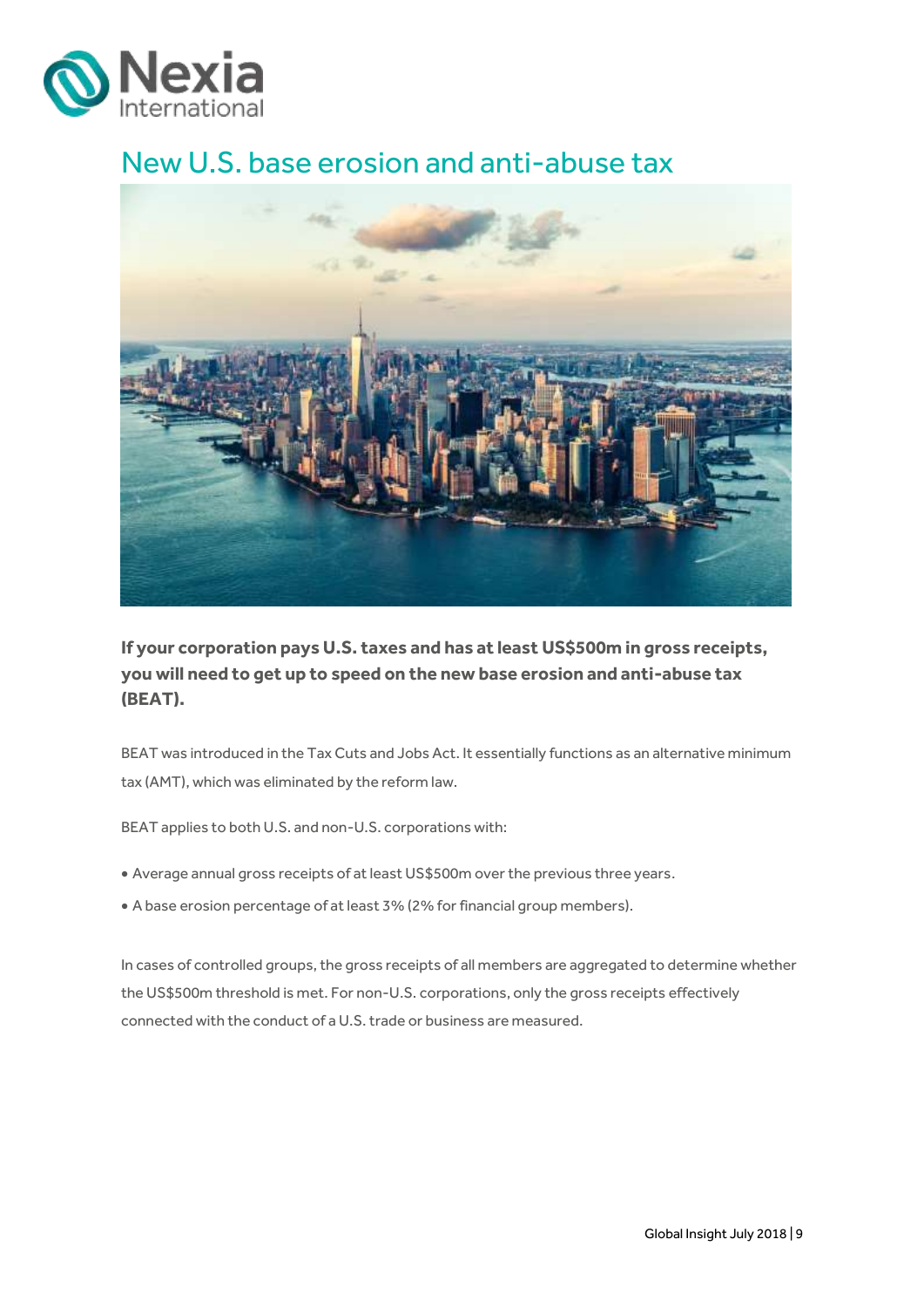

#### **Base erosion payments, percentages and tax benefits**

Base erosion payments generally include payments made by the taxpayer to a foreign related party when that payment results in base erosion tax benefits, such as deductions. Significantly, base erosion payments generally exclude payments for cost of goods sold.

A corporation's base erosion percentage is determined by dividing the amount of deductions related to base erosion payments by the amount of its total deductions.

For purposes of this calculation, a corporation's total deductions do not include net operating loss carry-forwards or carry-backs or those related to foreign dividends received, global intangible lowtaxed income (GILTI), foreign derived intangible income (FDII), and certain qualified derivative payments.

Notably, the tax reform legislation also includes an anti-abuse provision that disallows deductions for any "disqualified related party amount" paid pursuant to a "hybrid transaction" or to a "hybrid entity". The disallowance applies to interest or royalty payments paid to a related party if either:

- the payment is not included in the recipient's income under the tax laws of its jurisdiction, or
- the recipient is allowed a deduction with respect to the payment under the tax laws of its jurisdiction.

With this provision in place, certain deductions that would otherwise have been recaptured under BEAT will not be treated as base erosion tax benefits.

#### **BEAT makes tax credits unfavorable**

If your corporation is subject to BEAT, tax credits can be detrimental because your BEAT liability increases as your regular tax liability (determined after taking certain available tax credits into account) decreases. For taxable years beginning after 31 December 2017, but before 1 January 2026, your corporation's regular tax liability is reduced by the excess of your allowable income tax credits over your allowable research credits and a portion of your general business credits. For taxable years beginning after 1 January 2026, your regular tax liability is reduced by all allowable credits.

**For more information, contact:** Jill Boland CliftonLarsonAllen, U.S. **T:** +1 630 368 3621 **E:** [jill.boland@CLAconnect.com](mailto:jill.boland@CLAconnect.com) **W**[: www.CLAconnect.com](http://www.claconnect.com/)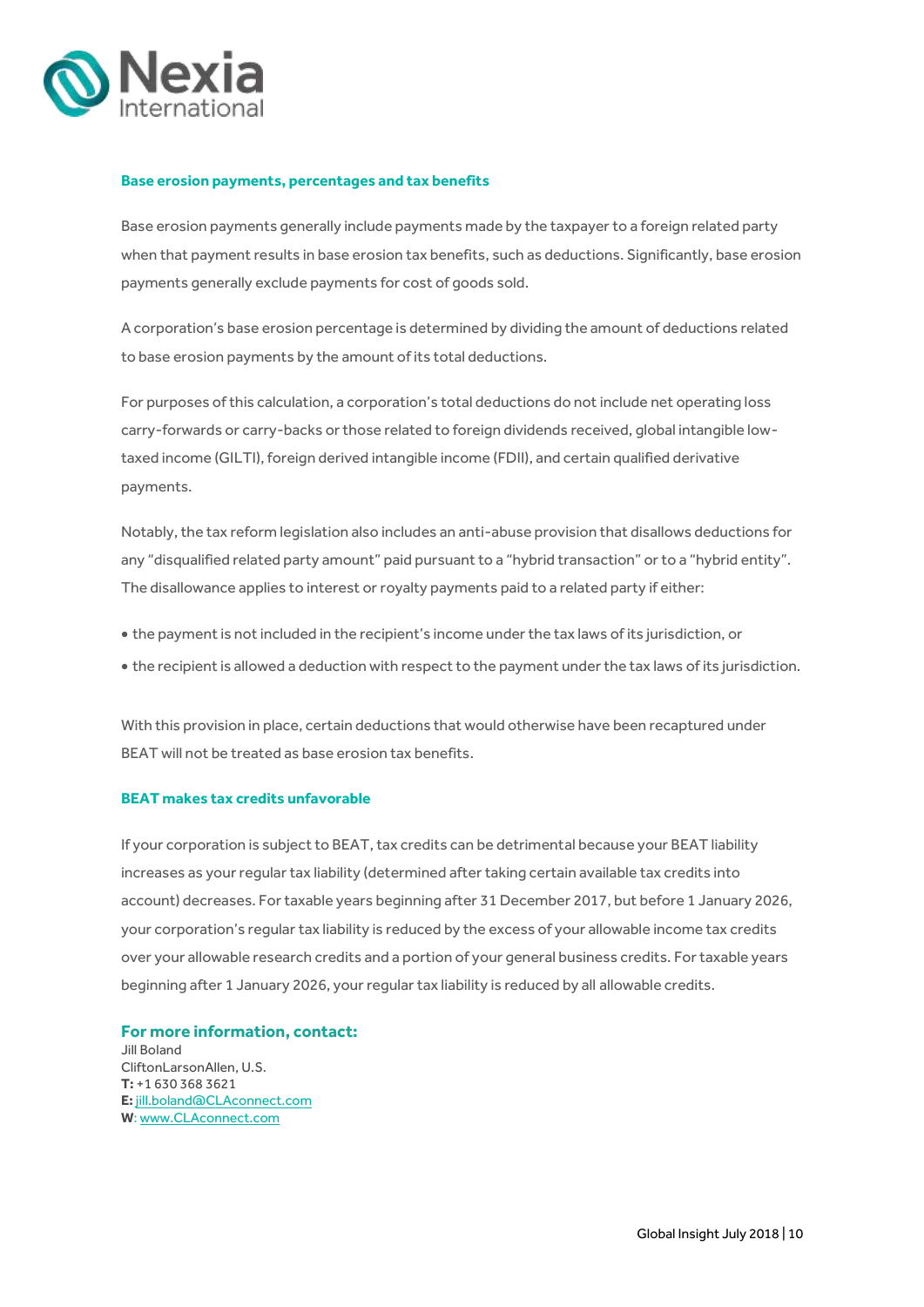

# <span id="page-10-0"></span>Tackling the VAT gap in Poland



## **Poland is introducing a split payment mechanism for VAT transaction settlements to prevent tax fraud.**

Poland's split payment tool, introduced on 1 July 2018, aims to tighten the VAT system by preventing the occurrence of fraud at the transaction stage, to ensure greater stability of tax revenues and stop tax evasion through moving money abroad.

Unlike in some other countries such as Italy, the use of the split payment mechanism will not be limited to certain transactions or business sectors. The Polish regulations stipulate that it should be applied voluntarily by the purchaser of goods or services. It will apply only to transactions made between VAT taxpayers, i.e. business to business transactions.

Purchasers applying the split payment mechanism will not be responsible for dividing payments – this will be done by the bank via two channels. The payment of the net amount will be made to the supplier's normal bank account, and the payment of the tax will be made to a special VAT account.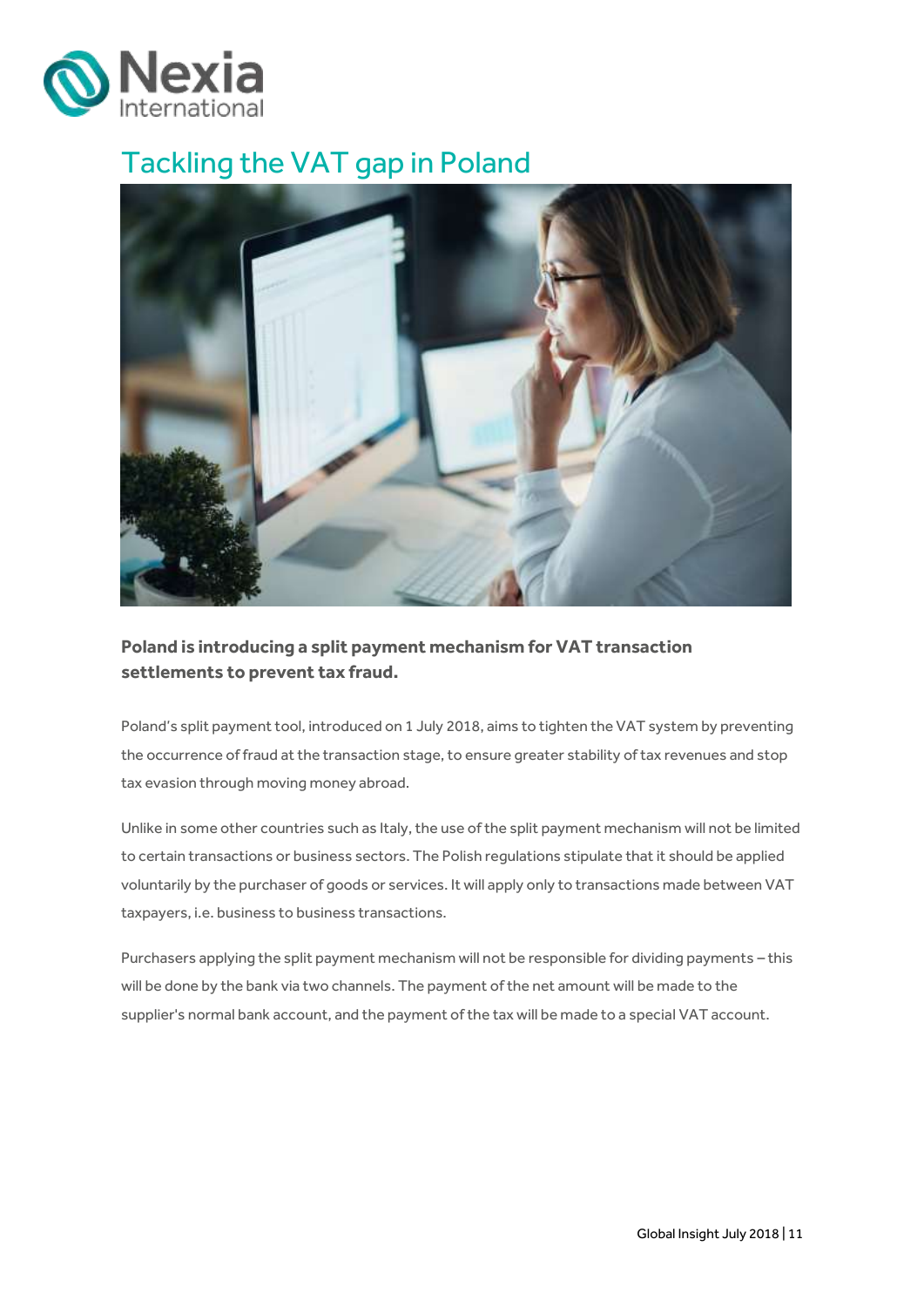

### **Special VAT accounts**

To implement the new system, banks will automatically set up special VAT accounts connected to standard business banks accounts. The VAT accounts will belong directly to the business, but use of the funds collected will be restricted. The taxpayer will only be able to use the funds gathered on the VAT account to:

- Pay the tax due to the tax office.
- Pay contractors the VAT sum on an invoice.
- Transfer the money to their standard bank account but only with the prior consent of the head of the tax office.

#### **Incentives**

In order to encourage taxpayers to use the split payment mechanism some incentives have been introduced, including a reduction in the VAT to be paid and faster VAT refunds.

The new regulations will only apply to Polish bank accounts, and special VAT accounts will be in Polish currency (PLN) only.

It's expected that entities with government connections as well as state-owned companies will be the first to apply the mechanism.

### **For more information, contact:**

Aleksandra Woś Advicero Tax, Poland **T:** +48 533 339 897 **E**[: awos@advicero.eu](mailto:awos@advicero.eu) **W**[: www.advicero.eu](http://www.advicero.eu/)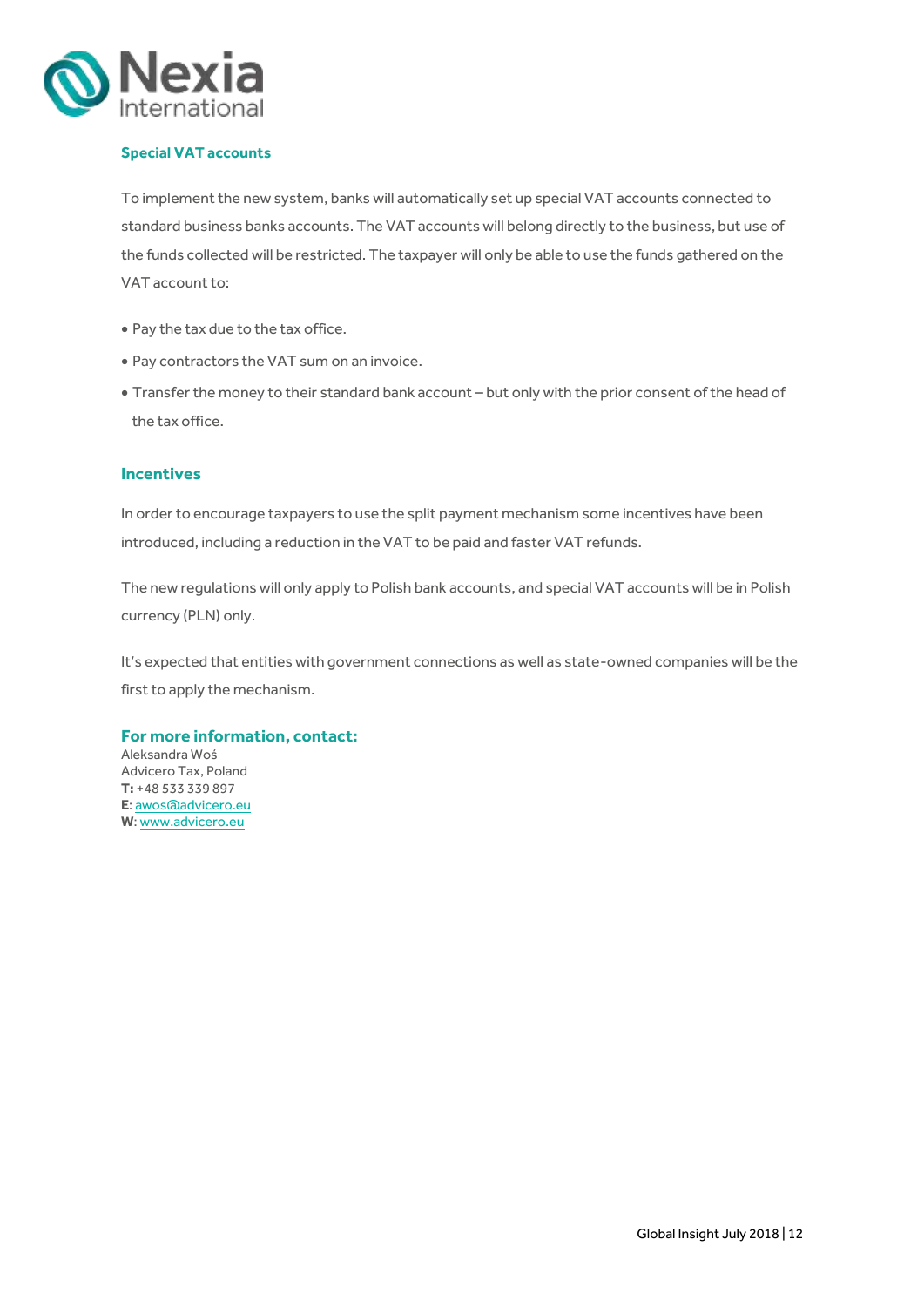

## <span id="page-12-0"></span>New tax rules for foreign workers in Norway



**The Norwegian Government has proposed simplifying the tax regulations for foreign employees temporarily working in the country.** 

The personal taxation of foreign temporary employees working in Norway is complicated, so the Government has proposed a number of optional simplified tax rules.

The proposed rules are as follows:

- Gross wage income will be taxed at a fixed rate of 25%.
- Taxpayers will not be eligible for any tax deductions.
- The tax will be deducted by the employer and notified and paid to the Norwegian tax authority.
- Taxpayers under this arrangement will not be required to provide tax returns for income tax.
- This regime will not be available to anyone with an income above income level three (NOK 962.050) or those who receive income from business operations.

The proposed regulations, which are due to come into effect at the start of 2019, will be optional and taxpayers will be able to choose between adopting them or being taxed using the ordinary tax rules.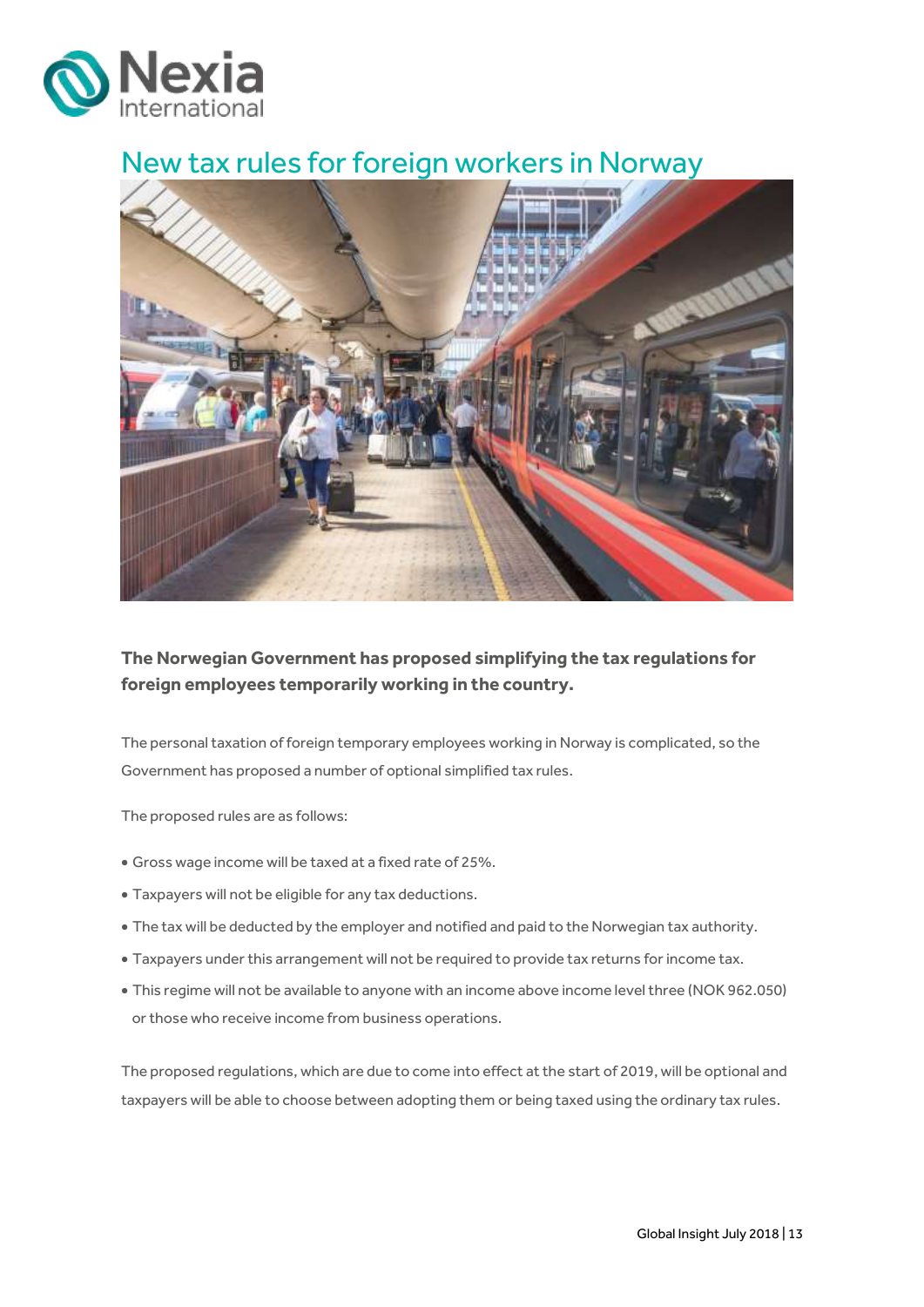

The Government also proposes to abolish the existing 'special allowance for foreign workers' for everyone except offshore employees and foreign seamen. They will continue to be able to receive this deduction as they are not included in the proposed regulations.

**For more information, contact:**

Helge A. Østvold BHL, Norway **T:** +47 66 85 59 00 **E:** [HAO@bhl.no](mailto:HAO@bhl.no) **W:** [www.bhl.no](http://www.bhl.no/)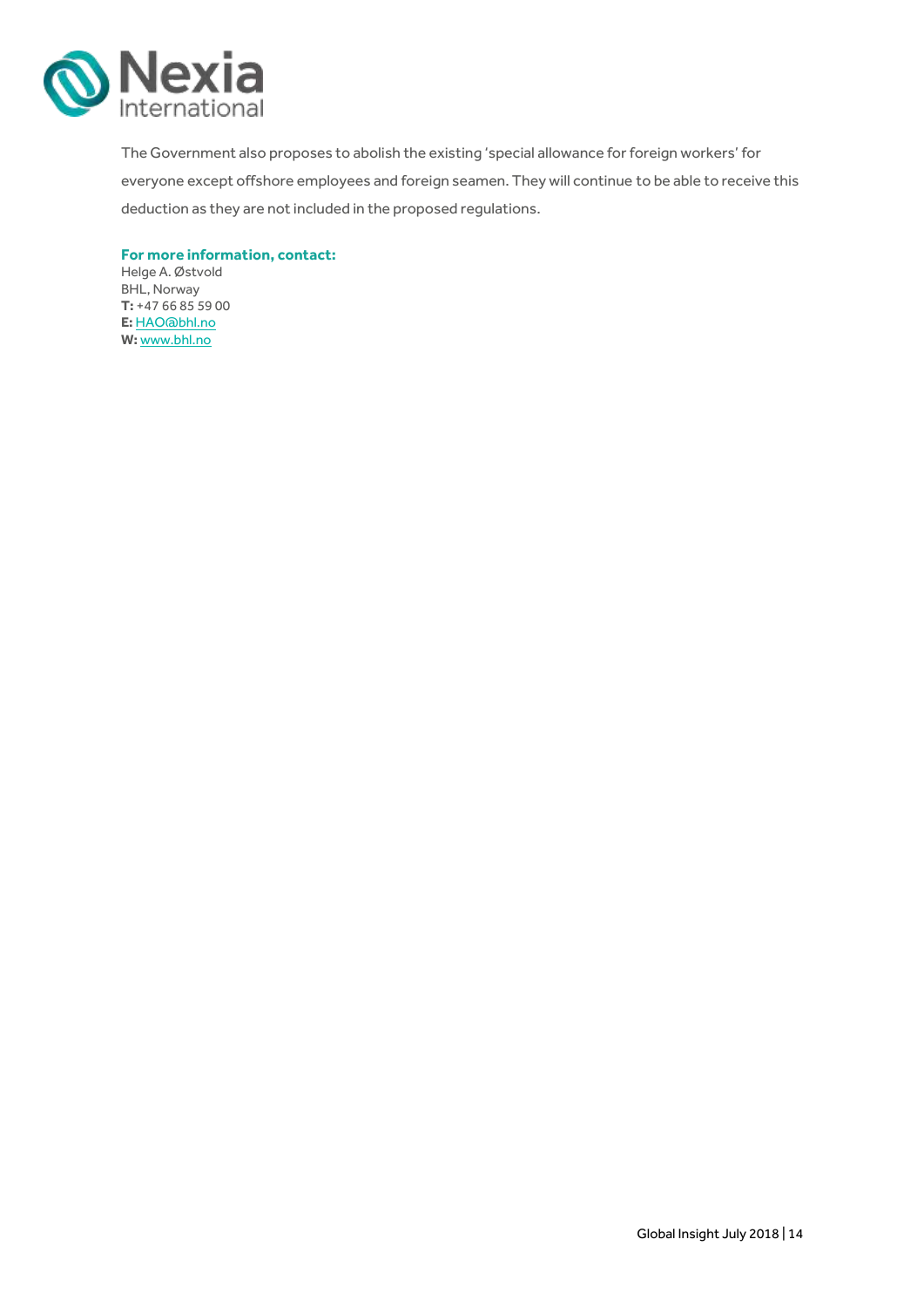

## <span id="page-14-0"></span>Malta introduces blockchain regulation



**Malta has introduced new regulations to bring greater certainty in the distributed technology ledger (DTL) arena.**

In February 2018 Malta unveiled a proposed framework for the regulation of blockchain or 'distributed ledger technology' (DLT). This will take the form of three acts, which will cover three core aspects.

- 1. The Malta Digital Innovation Authority (MDIA) Act covers the establishment of this new body, which will be dedicated to the supervision and certification of DTL platforms and smart contracts.
- 2. The Technology Arrangements and Service Providers (TAS) Act covers the setting-up of a registration and certification mechanism for any technology arrangements which voluntarily wish to register themselves.
- 3. The Virtual Financial Assets (VFA) Act will regulate the offering of VFAs and include the implementation of a bespoke financial instruments test.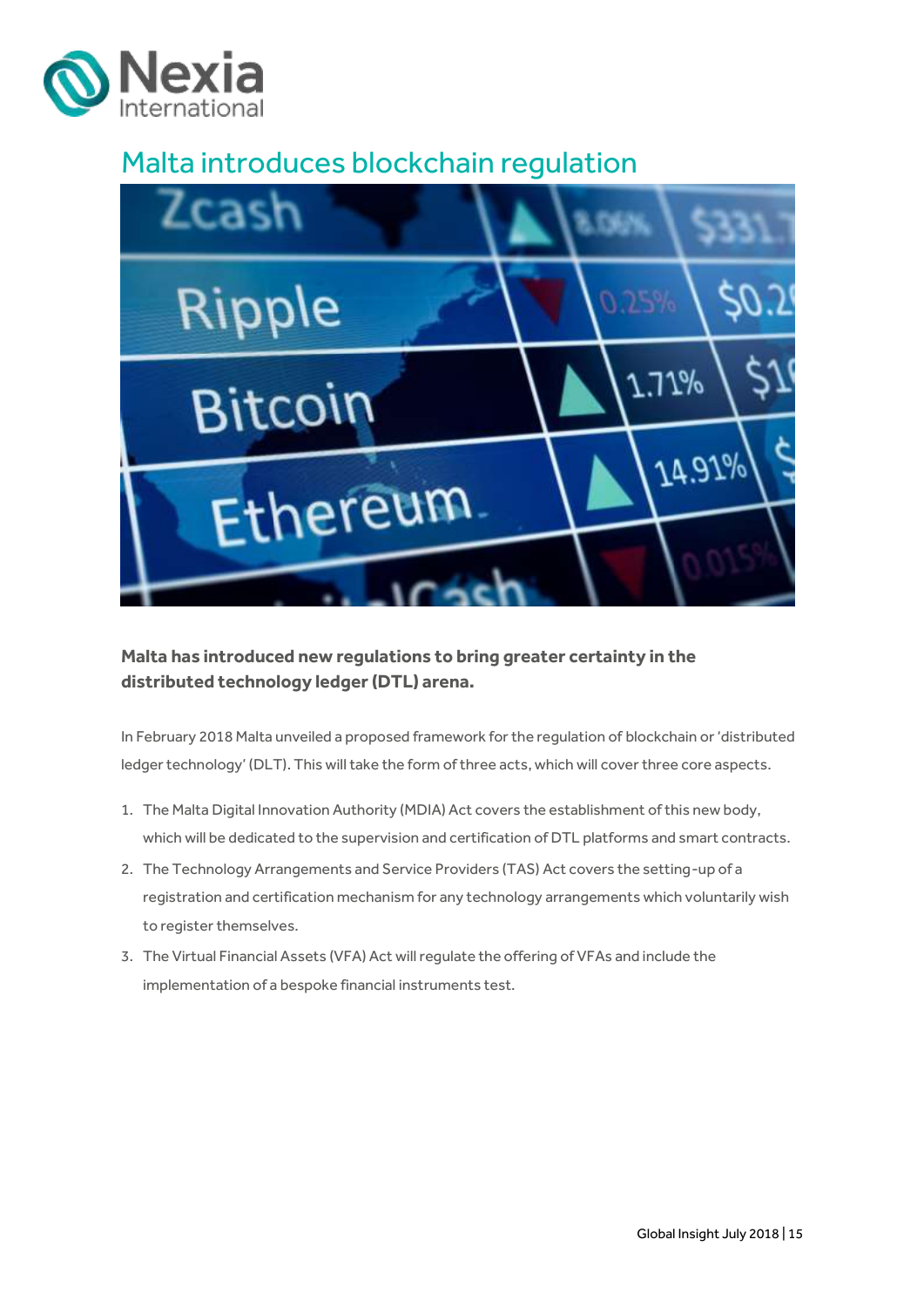

This framework is intended to provide further security to investors, platform developers and issuers, and help eliminate the uncertainty underpinning the current cryptocurrencies market by offering a safer and more stable business environment

### **For more information, contact:**

Dr Jonathan Galea Blockchain Advisory, preferred partner of Nexia BT **T:** +356 2163 7778 **E:** [jonathan.galea@bca.com.mt](mailto:jonathan.galea@bca.com.mt) **W:** [www.nexiabt.com](http://www.nexiabt.com/) www.bca.com.mt